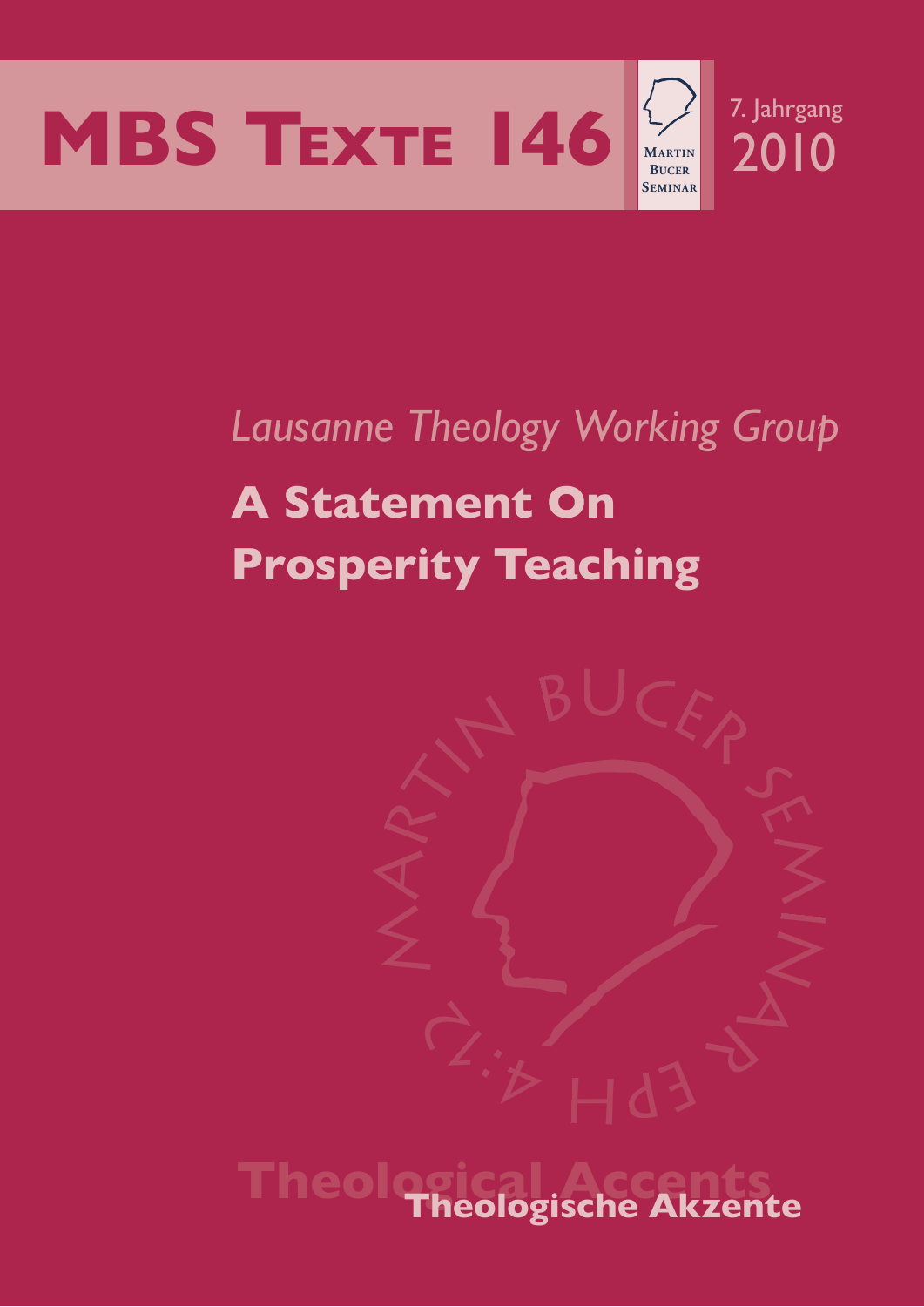## **Table of Contents Inhaltsverzeichnis**

First draft by Rev. Dr. Chris Wright (Chair, Lausanne Theology Working Group); edited by Rev. Dr. John Azumah (Member, Lausanne Theology Working Group); in collaboration with Rev. Prof. Kwabena Asamoah-Gyadu, Chair of the Akropong Consultations.

1. Aufl. 2010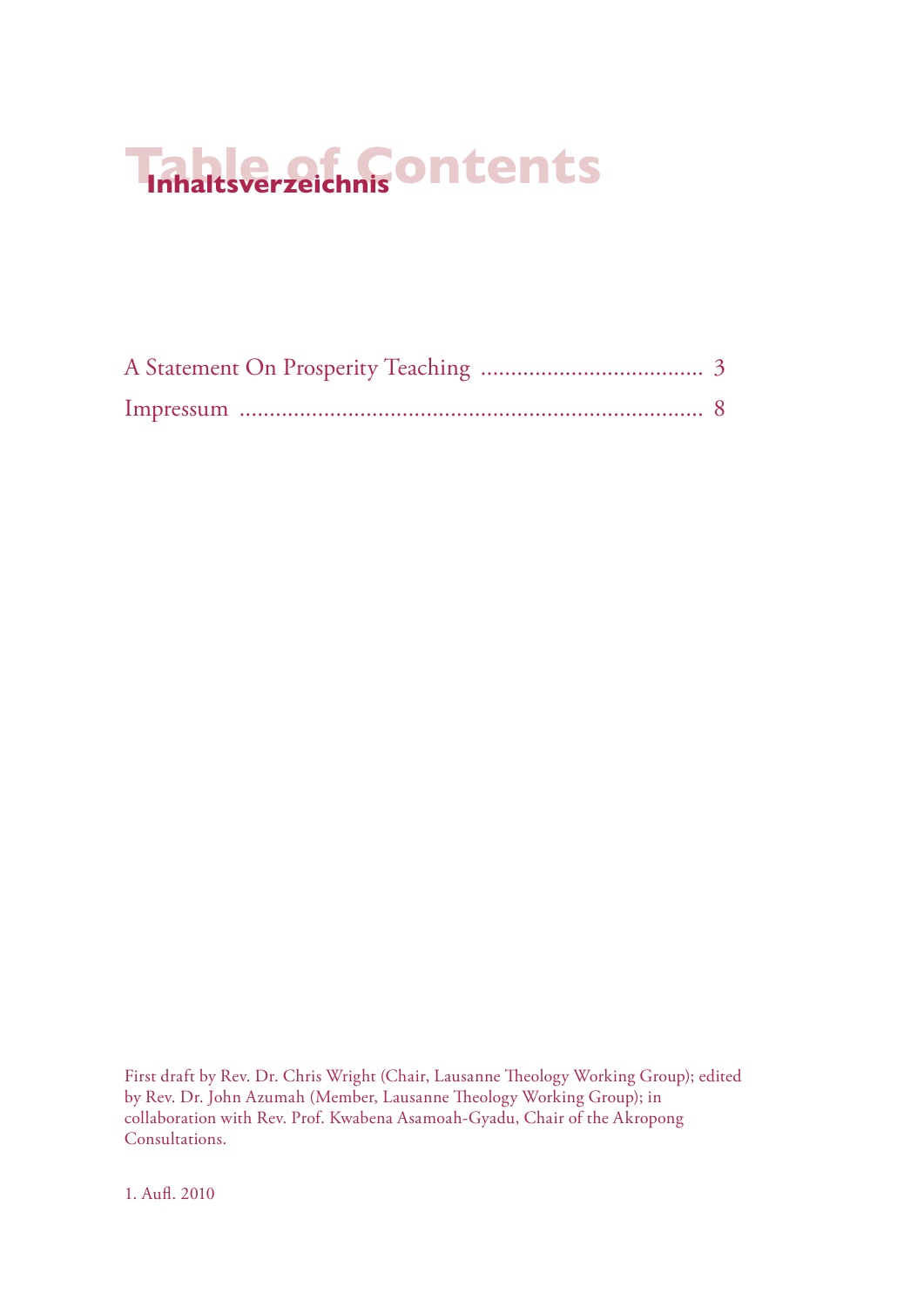## **A Statement On Prosperity Teaching**

*Lausanne Theology Working Group*

*From the Lausanne Theology Working Group, Africa chapter at its consultations in Akropong, Ghana, 8–9 October, 2008 and 1–4 September 2009*

**Note:** This is a statement, offered as a discussion starter for further reflection (theological, ethical, pastoral and missiological, socio-political and economic) on the phenomenal rise of prosperity teaching around the world at large and Africa in particular. The points below are a digest of many points made in the course of the discussion of three papers at the Oct. 2008 and ten papers at the Sept 2009 consultations.

We define prosperity gospel as the teaching that believers have a right to the blessings of health and wealth and that they can obtain these blessings through positive confessions of faith and the "sowing of seeds" through the faithful payments of tithes and offerings. We recognize that prosperity teaching is a phenomenon that cuts across denominational barriers. Prosperity teaching can be found in varying degrees in mainstream Protestant, Pentecostal as well as Charismatic Churches. It is the phenomenon of prosperity teaching that is being addressed here, not any particular denomination or tradition.

We further recognize that there are some dimensions of prosperity teaching that have roots in the Bible, and we affirm such elements of truth below. We do not wish to be exclusively negative, and we recognize the appalling social realities within which this teaching flourishes and the measure of hope it holds out to desperate people. However, while acknowledging such positive features, it is our overall view that the teachings of those who most vigorously promote the 'prosperity gospel' are false and gravely distorting of the Bible, that their practice is often unethical and unChristlike, and that the impact on many churches is pastorally damaging, spiritually unhealthy, and not only offers no lasting hope, but may even deflect people from the message and means of eternal salvation. In such dimensions, it can be soberly described as a false gospel.

We call for further reflection on these matters within the Christian Church, and request the Lausanne movement to be willing to make a very clear statement rejecting the excesses of prosperity teaching as incompatible with evangelical biblical Christianity.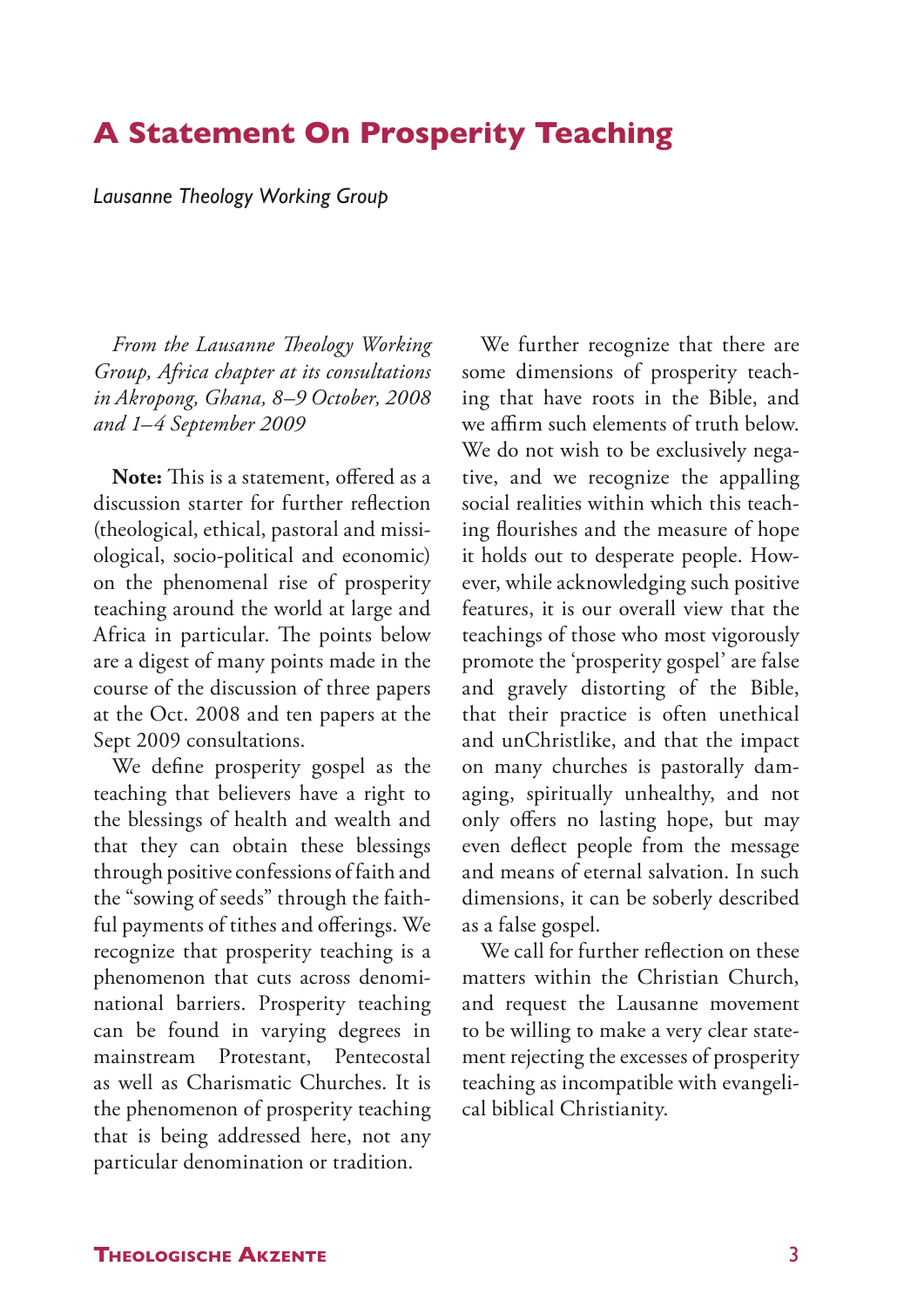1. We affirm the miraculous grace and power of God, and welcome the growth of churches and ministries that demonstrate them and that lead people to exercise expectant faith in the living God and his supernatural power. We believe in the power of the Holy Spirit.

However, we reject as unbiblical the notion that God's miraculous power can be treated as automatic, or at the disposal of human techniques, or manipulated by human words, actions or rituals.

2. We affirm that there is a biblical vision of human prospering, and that the Bible includes material welfare (both health and wealth) within its teaching about the blessing of God. This needs further study and explanation across the whole Bible in both Testaments. We must not dichotomize the material and the spiritual in unbiblical dualism.

However, we reject the unbiblical notion that spiritual welfare can be measured in terms of material welfare, or that wealth is always a sign of God's blessing (since it can be obtained by oppression, deceit or corruption), or that poverty or illness or early death, is always a sign of God's curse, or lack of faith, or human curses (since the Bible explicitly denies that it is always so).

3. We affirm the biblical teaching on the importance of hard work, and the positive use of all the resources that God has given us – abilities, gifts, the earth, education, wisdom, skills, wealth, etc. And to the extent that some Prosperity teaching encourages these things, it can have a positive effect on people's lives. We do not believe in an unbiblical ascetism that rejects such things, or an unbiblical fatalism that sees poverty as a fate that cannot be fought against.

However, we reject as dangerously contradictory to the sovereign grace of God, the notion that success in life is entirely due to our own striving, wrestling, negotiation, or cleverness. We reject those elements of Prosperity Teaching that are virtually identical to 'positive thinking' and other kinds of 'self-help' techniques.

We are also grieved to observe that Prosperity Teaching has stressed individual wealth and success, without the need for community accountability, and has thus actually damaged a traditional feature of African society, which was commitment to care within the extended family and wider social community.

4. We recognize that Prosperity Teaching flourishes in contexts of terrible poverty, and that for many people, it presents their only hope, in the face of constant frustration, the failure of politicians and NGOs, etc., for a better future, or even for a more bearable present. We are angry that such poverty persists and we affirm the Bible's view that it also angers God and that it is not his will that people should live in abject poverty. We acknowledge and confess that in many situations the Church has lost its prophetic voice in the public arena.

However, we do not believe that Prosperity Teaching provides a helpful or biblical response to the poverty of the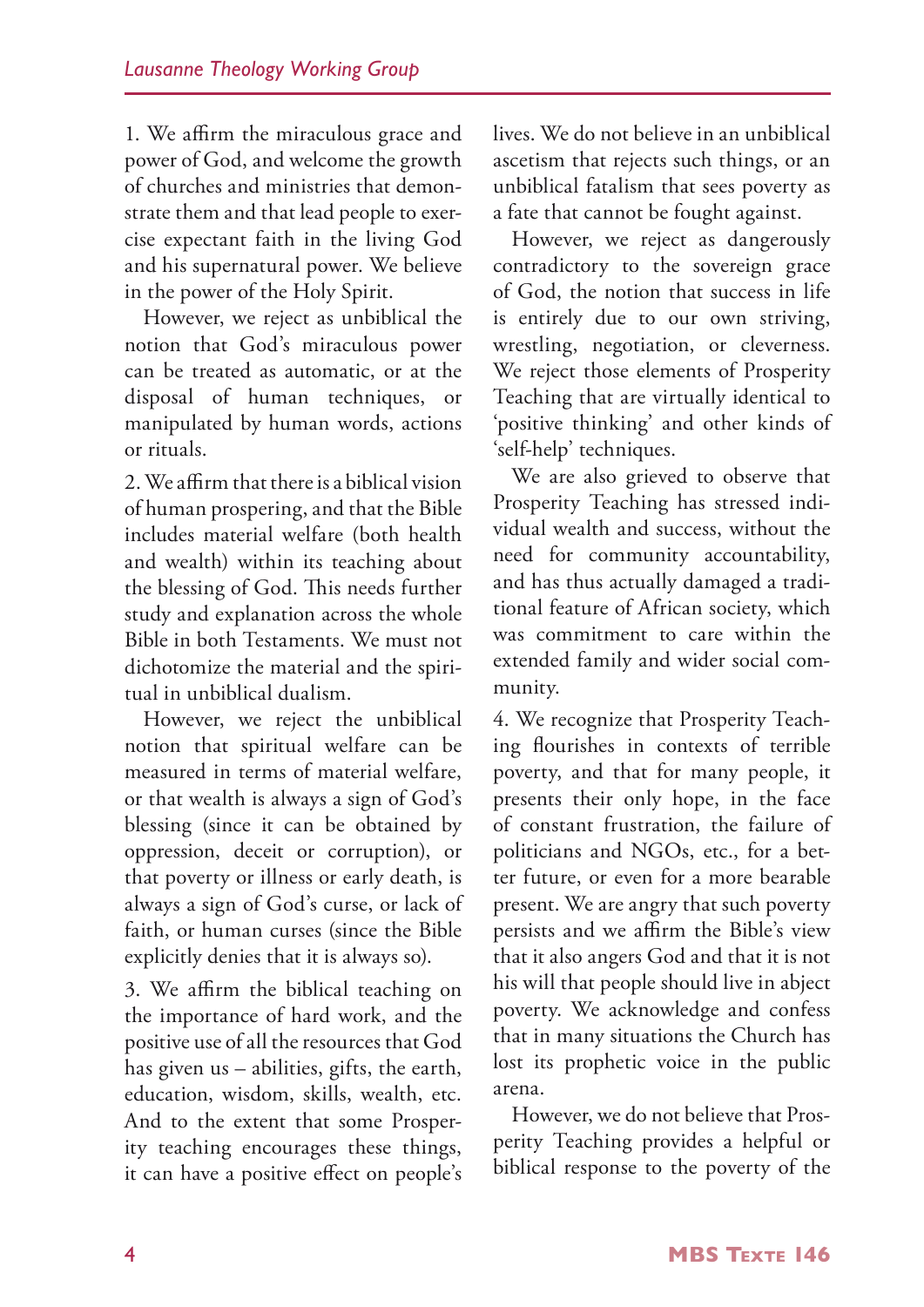people among whom it flourishes. And we observe that much of this teaching has come from North American sources where people are not materially poor in the same way.

- a. It vastly enriches those who preach it, but leaves multitudes no better off than before, with the added burden of disappointed hopes.
- b. While emphasizing various alleged spiritual or demonic causes of poverty, it gives little or no attention to those causes that are economic and political, including injustice, exploitation, unfair international trade practices, etc.
- c. It thus tends to victimize the poor by making them feel that their poverty is their own fault (which the Bible does not do), while failing to address and denounce those whose greed inflicts poverty on others (which the Bible does repeatedly).
- d. Some prosperity teaching is not really about helping the poor at all, and provides no sustainable answer to the real causes of poverty.

5. We accept that some prosperity teachers sincerely seek to use the Bible in explaining and promoting their teachings.

However, we are distressed that much use of the Bible is seriously distorted, selective, and manipulative. We call for a more careful exegesis of texts, and a more holistic biblical hermeneutic, and we denounce the way that many texts are twisted out of context and used in ways that contradict some very plain Bible teaching.

And especially, we deplore the fact that in many churches where Prosperity Teaching is dominant, the Bible is rarely preached in any careful or explanatory way, and the way of salvation, including repentance from sin and saving faith in Christ for forgiveness of sin, and the hope of eternal life, is misrepresented and substituted with material wellbeing.

6. We rejoice in the phenomenal growth of the numbers of professing Christians in many countries where churches that have adopted prosperity teachings and practice are very popular.

However, numerical growth or megastatistics may not necessarily demonstrate the truth of the message that accompanies it, or the belief system behind it. Popularity is no proof of truth; and people can be deceived in great numbers.

7. We are pleased to observe that many churches and leaders are critical and in some cases overtly renounce and cut the links with specific aspects of African primal or traditional religion and its practices, where these can be seen to be in conflict with the biblical revelation and worldview.

Yet it seems clear that there are many aspects of Prosperity Teaching that have their roots in that soil. We therefore wonder if much popular Christianity is a syncretised super-structure on an underlying worldview that has not been radically transformed by the bibli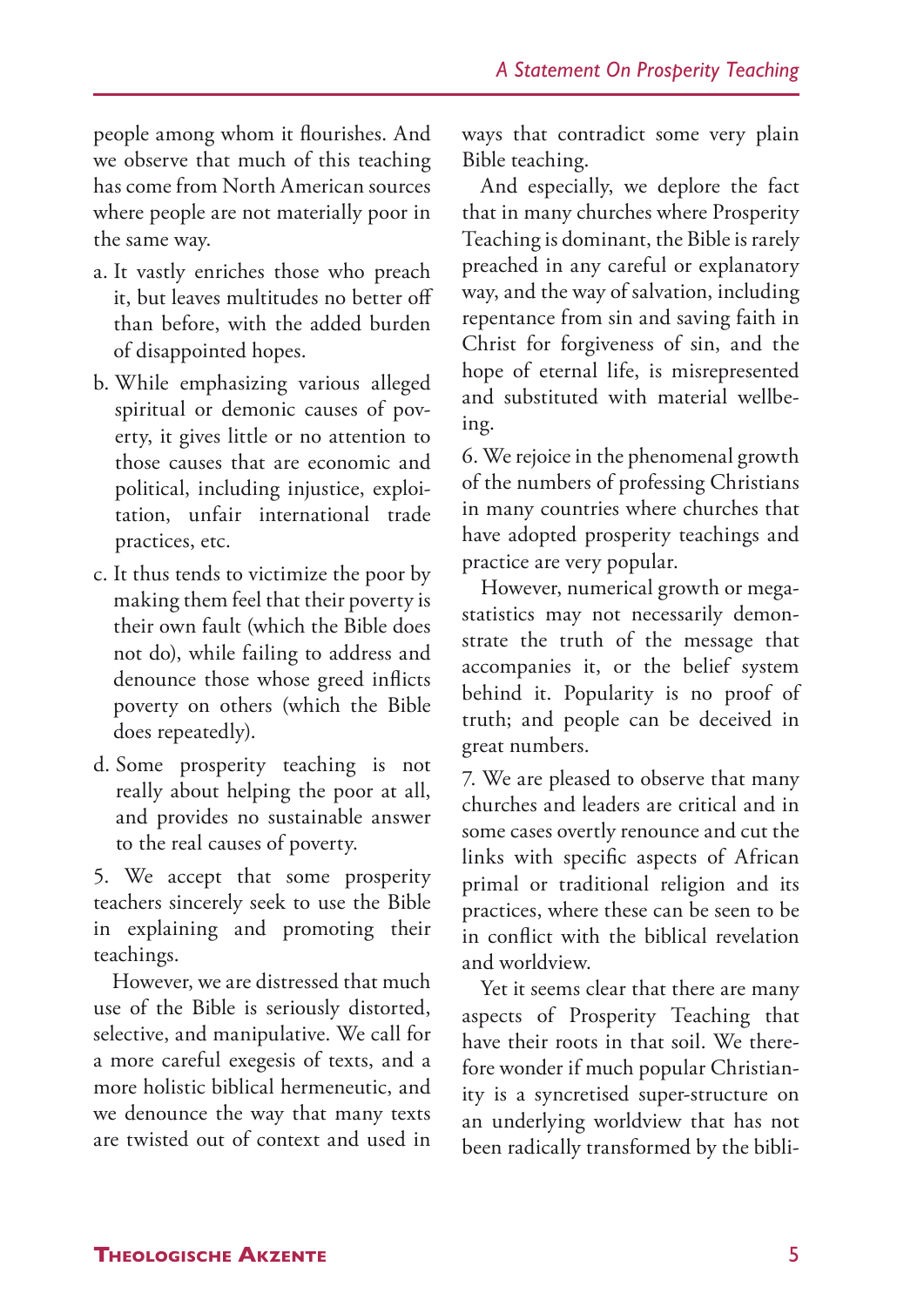cal gospel. We also wonder whether the popularity and attraction of Prosperity Teaching is an indication of the failure of contextualization of the Gospel in Africa.

8. We observe that many people testify to the way Prosperity Teaching has in fact impacted their lives for the better – encouraging them to have greater faith, to seek to improve their education, or working lives. We rejoice in this. There is great power in such testimony, and we thank God when any of his children enjoy his blessing.

However, we observe equally that many people have been duped by such teaching into false faith and false expectations, and when these are not satisfied, they 'give up on God', or lose their faith altogether and leave the church. This is tragic, and must be very grievous to God.

9. We accept that many prosperity teachers mostly have their roots in evangelical churches and traditions, or were brought up under the influence of evangelical parachurch ministries.

But we deplore the clear evidence that many of them have in practice moved away from key and fundamental tenets of evangelical faith, including the authority and priority of the Bible as the Word of God, and the centrality of the cross of Christ.

10. We know that God sometimes puts leaders in positions of significant public fame and influence.

However, there are aspects of the lifestyle and behaviour of many preachers of Prosperity Teaching that we find deplorable, unethical, and frankly idolatrous (to the god of Mammon), and in some of these respects we may be called upon to identify and reject such things as the marks of false prophets, according to the standards of the Bible. These include:

- a. Flamboyant and excessive wealth and extravagant lifestyles.
- b. Unethical and manipulative techniques.
- c. Constant emphasis on money, as if it were a supreme good – which is mammon.
- d. Replacing the traditional call to repentance and faith with a call to give money.
- e. Covetousness which is idolatry.
- f. Living and behaving in ways that are utterly inconsistent with either the example of Jesus or the pattern of discipleship that he taught.
- g. Ignoring or contradicting the strong New Testament teaching on the dangers of wealth and the idolatrous sin of greed.
- h. Failure to preach the word of God in a way that feeds the flock of Christ.
- i. Failure to preach the whole gospel message of sin, repentance, faith and eternal hope.
- j. Failure to preach the whole counsel of God, but replacing it with what people want to hear.
- k. Replacing time for evangelism with fund raising events and appeals.